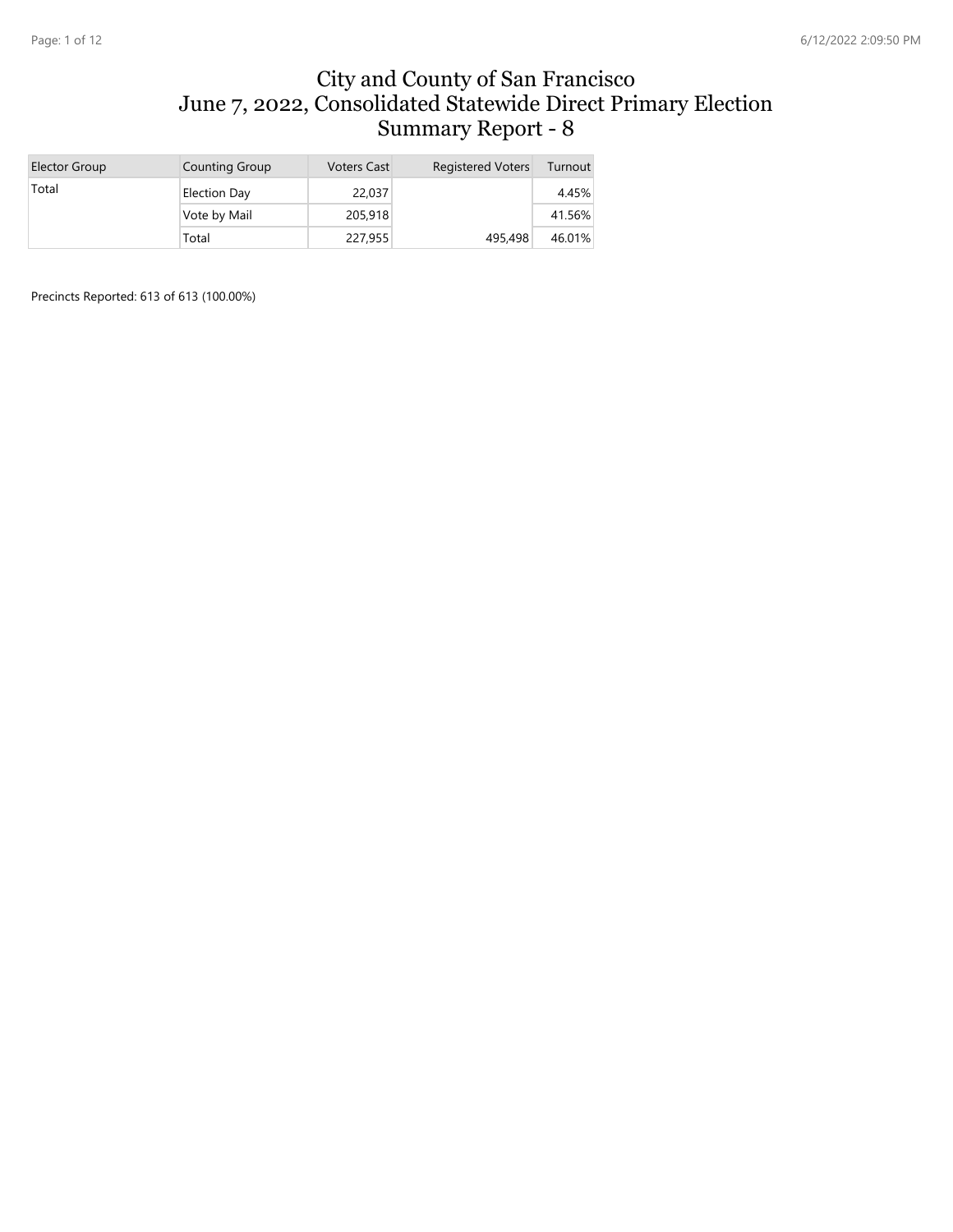# **GOVERNOR**

|                                       |          | Total   |        |
|---------------------------------------|----------|---------|--------|
| Undervotes                            |          | 9,102   |        |
| Overvotes                             |          | 822     |        |
| Candidate                             |          | Total   |        |
| <b>GAVIN NEWSOM</b>                   |          | 165,761 | 76.03% |
| <b>BRIAN DAHLE</b>                    |          | 13,176  | 6.04%  |
| LUIS JAVIER RODRIGUEZ                 |          | 10,998  | 5.04%  |
| MICHAEL SHELLENBERGER                 |          | 9,583   | 4.40%  |
| ROBERT C. NEWMAN II                   |          | 2,335   | 1.07%  |
| RONALD A. ANDERSON                    |          | 2,238   | 1.03%  |
| SHAWN COLLINS                         |          | 1,954   | 0.90%  |
| JENNY RAE LE ROUX                     |          | 1,550   | 0.71%  |
| <b>JOEL VENTRESCA</b>                 |          | 1,515   | 0.69%  |
| ANTHONY TRIMINO                       |          | 1,491   | 0.68%  |
| REINETTE SENUM                        |          | 1,238   | 0.57%  |
| <b>MAJOR WILLIAMS</b>                 |          | 1,072   | 0.49%  |
| <b>HEATHER COLLINS</b>                |          | 748     | 0.34%  |
| DAVID LOZANO                          |          | 714     | 0.33%  |
| LEO S. ZACKY                          |          | 559     | 0.26%  |
| DANIEL R. MERCURI                     |          | 429     | 0.20%  |
| WOODROW "WOODY"<br><b>SANDERS III</b> |          | 393     | 0.18%  |
| <b>FREDERIC C. SCHULTZ</b>            |          | 345     | 0.16%  |
| CRISTIAN RAUL MORALES                 |          | 326     | 0.15%  |
| ARMANDO "MANDO"<br>PEREZ-SERRATO      |          | 313     | 0.14%  |
| JAMES G. HANINK                       |          | 300     | 0.14%  |
| RON JONES                             |          | 262     | 0.12%  |
| LONNIE SORTOR                         |          | 246     | 0.11%  |
| ANTHONY "TONY" FANARA                 |          | 235     | 0.11%  |
| <b>BRADLEY ZINK</b>                   |          | 131     | 0.06%  |
| SERGE FIANKAN                         |          | 117     | 0.05%  |
| Write-in                              |          | 65      | 0.03%  |
| <b>Total Votes</b>                    |          | 218,031 |        |
|                                       |          | Total   |        |
| <b>JEFF SCOTT</b>                     | WRITE-IN | 2       | 0.00%  |
| <b>GURINDER BHANGOO</b>               | WRITE-IN | 0       | 0.00%  |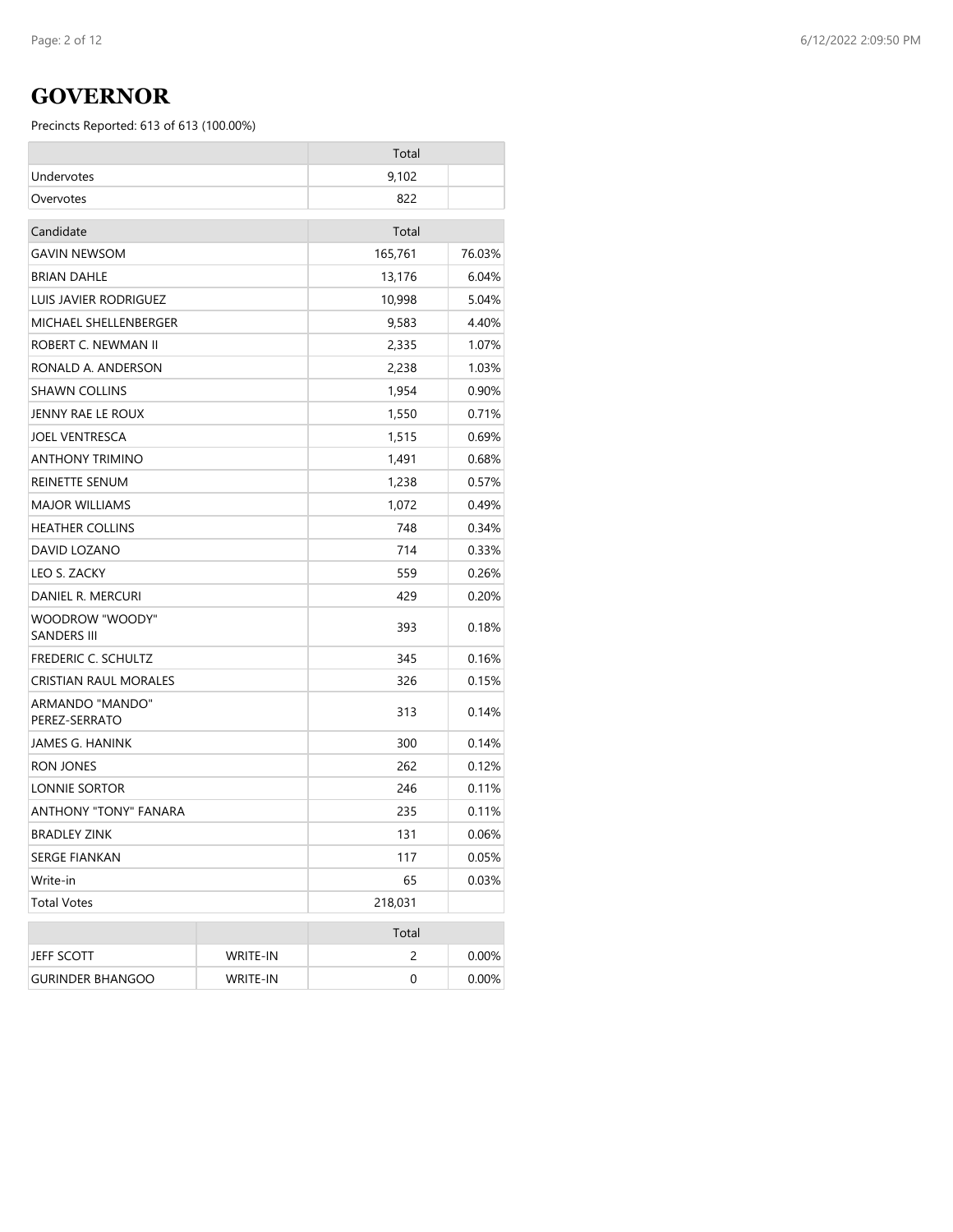## **LIEUTENANT GOVERNOR**

Precincts Reported: 613 of 613 (100.00%)

|                                               |                 | Total   |        |
|-----------------------------------------------|-----------------|---------|--------|
| Undervotes                                    |                 | 22,684  |        |
| Overvotes                                     |                 | 192     |        |
| Candidate                                     |                 | Total   |        |
| ELENI KOUNALAKIS                              |                 | 145,198 | 70.80% |
| <b>MOHAMMAD ARIF</b>                          |                 | 17,183  | 8.38%  |
| ANGELA E. UNDERWOOD<br><b>JACOBS</b>          |                 | 13,644  | 6.65%  |
| <b>DAVID FENNELL</b>                          |                 | 12,755  | 6.22%  |
| <b>CLINT W. SAUNDERS</b>                      |                 | 5,323   | 2.60%  |
| <b>WILLIAM CAVETT "SKEE"</b><br><b>SAACKE</b> |                 | 5,076   | 2.48%  |
| JEFFREY HIGHBEAR<br><b>MORGAN</b>             |                 | 3,898   | 1.90%  |
| <b>DAVID HILLBERG</b>                         |                 | 2,000   | 0.98%  |
| Write-in                                      |                 | 57      | 0.03%  |
| <b>Total Votes</b>                            |                 | 205,079 |        |
|                                               |                 | Total   |        |
| <b>JAMES ORLANDO OGLE</b>                     | <b>WRITE-IN</b> | 2       | 0.00%  |

## **SECRETARY OF STATE**

|                         |                 | Total   |        |
|-------------------------|-----------------|---------|--------|
| Undervotes              |                 | 24,535  |        |
| Overvotes               |                 | 101     |        |
| Candidate               |                 | Total   |        |
| SHIRLEY N. WEBER        |                 | 163,368 | 80.35% |
| <b>ROB BERNOSKY</b>     |                 | 18,817  | 9.25%  |
| RACHEL HAMM             |                 | 7,133   | 3.51%  |
| <b>GARY N. BLENNER</b>  |                 | 6,600   | 3.25%  |
| RAUL RODRIGUEZ JR.      |                 | 3,046   | 1.50%  |
| <b>JAMES "JW" PAINE</b> |                 | 2,409   | 1.18%  |
| MATTHEW D. CINQUANTA    |                 | 1,942   | 0.96%  |
| Write-in                |                 | 60      | 0.03%  |
| <b>Total Votes</b>      |                 | 203,319 |        |
|                         |                 | Total   |        |
| DESMOND A SILVEIRA      | <b>WRITE-IN</b> | 4       | 0.00%  |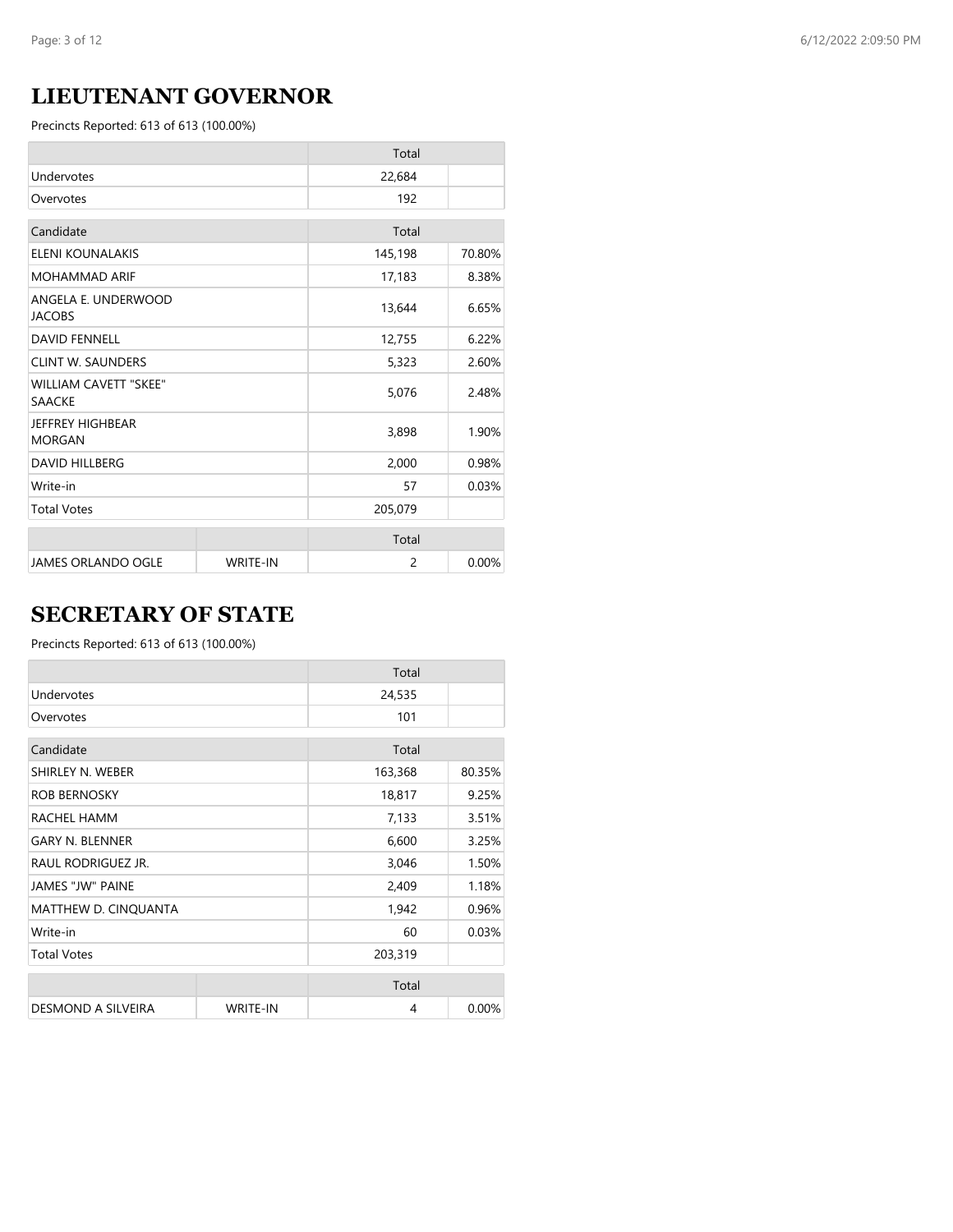## **CONTROLLER**

Precincts Reported: 613 of 613 (100.00%)

|                     | Total   |        |
|---------------------|---------|--------|
| Undervotes          | 24,022  |        |
| Overvotes           | 228     |        |
| Candidate           | Total   |        |
| MALIA M. COHEN      | 74,712  | 36.68% |
| <b>RON GALPERIN</b> | 40,429  | 19.85% |
| <b>LANHEE CHEN</b>  | 32,095  | 15.76% |
| <b>YVONNE YIU</b>   | 31,172  | 15.30% |
| <b>STEVE GLAZER</b> | 16,837  | 8.27%  |
| <b>LAURA WELLS</b>  | 8,460   | 4.15%  |
| Write-in            | 61      | 0.03%  |
| <b>Total Votes</b>  | 203,705 |        |

### **TREASURER**

Precincts Reported: 613 of 613 (100.00%)

|                      | Total   |        |
|----------------------|---------|--------|
| Undervotes           | 26,150  |        |
| Overvotes            | 133     |        |
| Candidate            | Total   |        |
| <b>FIONA MA</b>      | 148,826 | 73.80% |
| <b>MEGHANN ADAMS</b> | 19,835  | 9.84%  |
| JACK M. GUERRERO     | 18,472  | 9.16%  |
| <b>ANDREW DO</b>     | 14,539  | 7.21%  |
| Write-in             | 93      | 0.05%  |
| <b>Total Votes</b>   | 201,672 |        |

## **ATTORNEY GENERAL**

|                            | Total   |        |
|----------------------------|---------|--------|
| Undervotes                 | 22,745  |        |
| Overvotes                  | 110     |        |
| Candidate                  | Total   |        |
| <b>ROB BONTA</b>           | 156,847 | 76.47% |
| NATHAN HOCHMAN             | 16,216  | 7.91%  |
| <b>ERIC EARLY</b>          | 13,461  | 6.56%  |
| <b>ANNE MARIE SCHUBERT</b> | 12,644  | 6.16%  |
| <b>DAN KAPELOVITZ</b>      | 5,932   | 2.89%  |
| Write-in                   | 42      | 0.02%  |
| <b>Total Votes</b>         | 205,100 |        |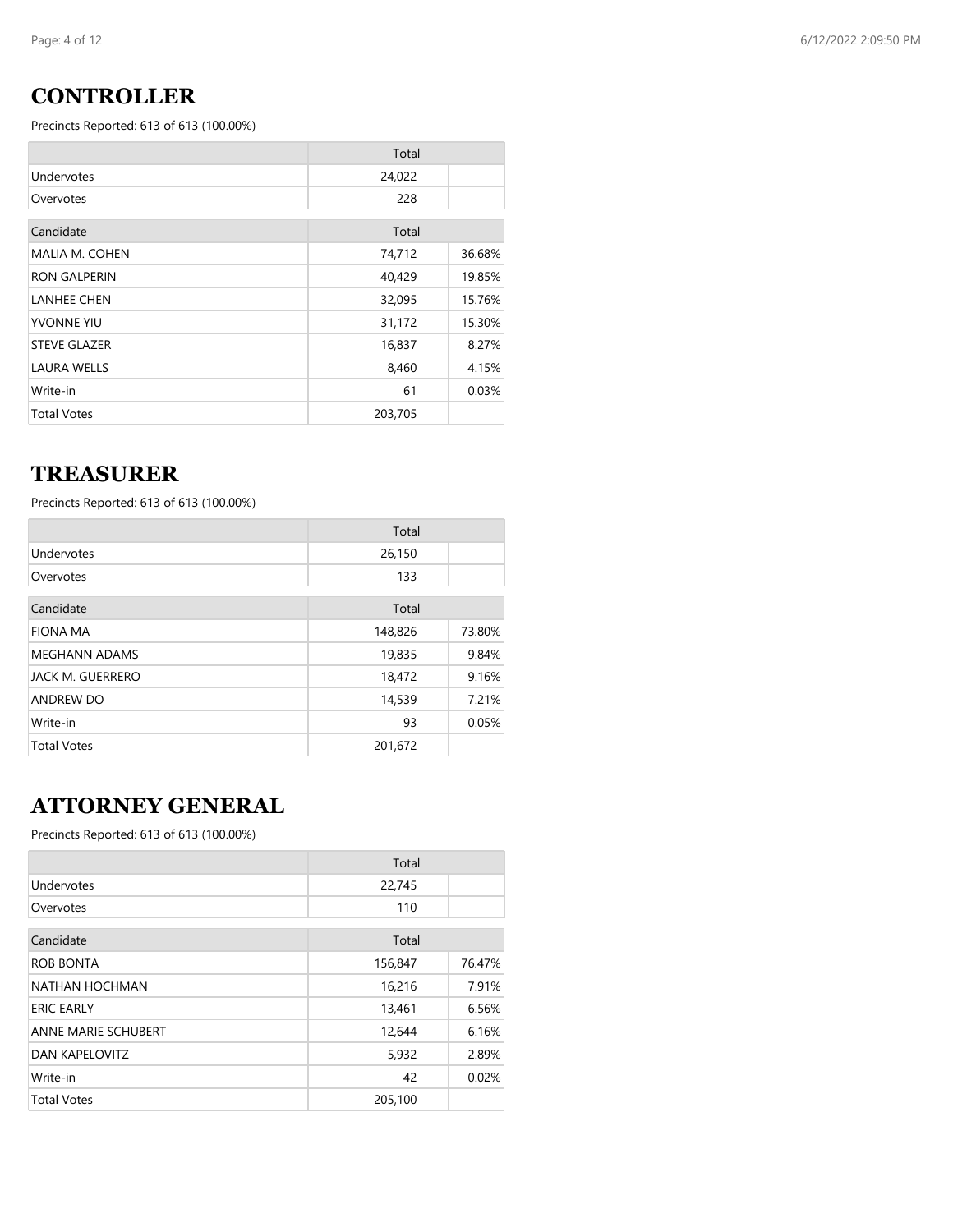## **INSURANCE COMMISSIONER**

Precincts Reported: 613 of 613 (100.00%)

|                            | Total   |        |
|----------------------------|---------|--------|
| Undervotes                 | 31,340  |        |
| Overvotes                  | 207     |        |
| Candidate                  | Total   |        |
| RICARDO LARA               | 87,849  | 44.73% |
| <b>MARC LEVINE</b>         | 46,751  | 23.80% |
| <b>NATHALIE HRIZI</b>      | 20,038  | 10.20% |
| ROBERT HOWELL              | 13,269  | 6.76%  |
| <b>GREG CONLON</b>         | 13,125  | 6.68%  |
| <b>VINSON EUGENE ALLEN</b> | 4,323   | 2.20%  |
| JASPER "JAY" JACKSON       | 4,288   | 2.18%  |
| <b>VERONIKA FIMBRES</b>    | 4,267   | 2.17%  |
| ROBERT J. MOLNAR           | 2,498   | 1.27%  |
| Write-in                   | 62      | 0.03%  |
| <b>Total Votes</b>         | 196,408 |        |

# **BOARD OF EQUALIZATION**

|                            | Total   |        |
|----------------------------|---------|--------|
| Undervotes                 | 39,696  |        |
| Overvotes                  | 156     |        |
| Candidate                  | Total   |        |
| SALLY J. LIEBER            | 94,281  | 50.12% |
| <b>MICHELA ALIOTO-PIER</b> | 64,320  | 34.19% |
| PETER COE VERBICA          | 29,502  | 15.68% |
| Write-in                   | 147     | 0.08%  |
| <b>Total Votes</b>         | 188,103 |        |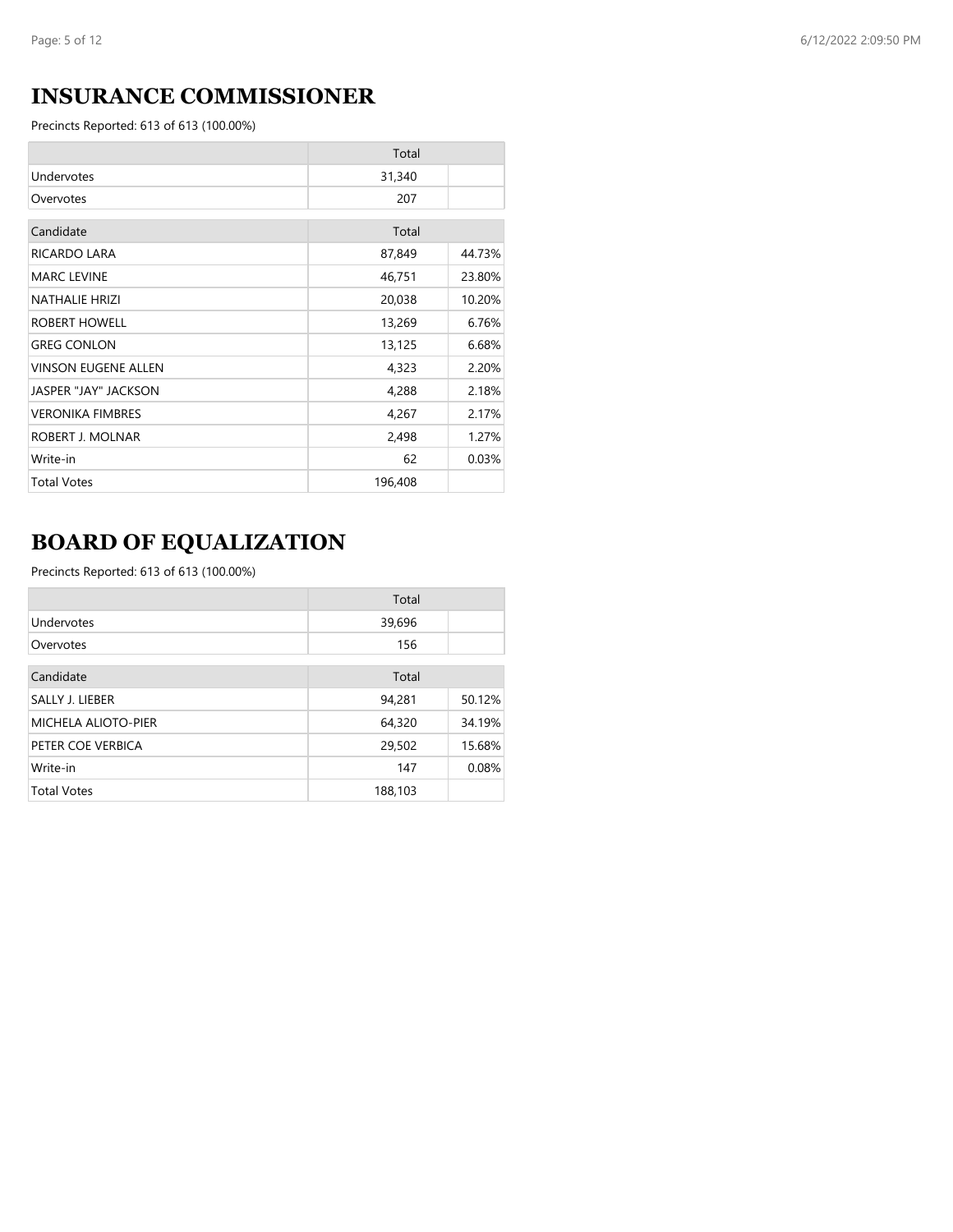## **UNITED STATES SENATOR**

|                               |                 | Total   |          |
|-------------------------------|-----------------|---------|----------|
| Undervotes                    |                 | 17,903  |          |
| Overvotes                     |                 | 2,153   |          |
| Candidate                     |                 | Total   |          |
| <b>ALEX PADILLA</b>           |                 | 161,820 | 77.89%   |
| MARK P. MEUSER                |                 | 13,352  | 6.43%    |
| <b>CORDIE WILLIAMS</b>        |                 | 5,415   | 2.61%    |
| JOHN THOMPSON PARKER          |                 | 2,900   | 1.40%    |
| <b>JON ELIST</b>              |                 | 2,839   | 1.37%    |
| <b>CHUCK SMITH</b>            |                 | 2,750   | 1.32%    |
| JAMES P. BRADLEY              |                 | 2,378   | 1.14%    |
| DAN O'DOWD                    |                 | 2,363   | 1.14%    |
| DOUGLAS HOWARD PIERCE         |                 | 2,072   | 1.00%    |
| SARAH SUN LIEW                |                 | 1,987   | 0.96%    |
| PAMELA ELIZONDO               |                 | 1,517   | 0.73%    |
| JAMES "HENK" CONN             |                 | 1,185   | 0.57%    |
| <b>AKINYEMI AGBEDE</b>        |                 | 1,164   | 0.56%    |
| <b>CARLOS GUILLERMO TAPIA</b> |                 | 1,037   | 0.50%    |
| TIMOTHY J URSICH              |                 | 912     | 0.44%    |
| OBAIDUL HUQ PIRJADA           |                 | 746     | 0.36%    |
| ELEANOR GARCIA                |                 | 721     | 0.35%    |
| <b>MYRON L. HALL</b>          |                 | 635     | 0.31%    |
| <b>ENRIQUE PETRIS</b>         |                 | 534     | 0.26%    |
| DAPHNE BRADFORD               |                 | 516     | 0.25%    |
| ROBERT GEORGE LUCERO, JR      |                 | 367     | 0.18%    |
| DEON D. JENKINS               |                 | 356     | 0.17%    |
| DON J. GRUNDMANN              |                 | 173     | 0.08%    |
| Write-in                      |                 | 53      | 0.03%    |
| <b>Total Votes</b>            |                 | 207,742 |          |
|                               |                 | Total   |          |
| MARK A. RUZON                 | <b>WRITE-IN</b> | 2       | 0.00%    |
| MARC ALEXANDER ROTH           | <b>WRITE-IN</b> | 1       | 0.00%    |
| LIJUN (LILY) ZHOU             | WRITE-IN        | 0       | $0.00\%$ |
| <b>IRENE RATLIFF</b>          | <b>WRITE-IN</b> | 0       | 0.00%    |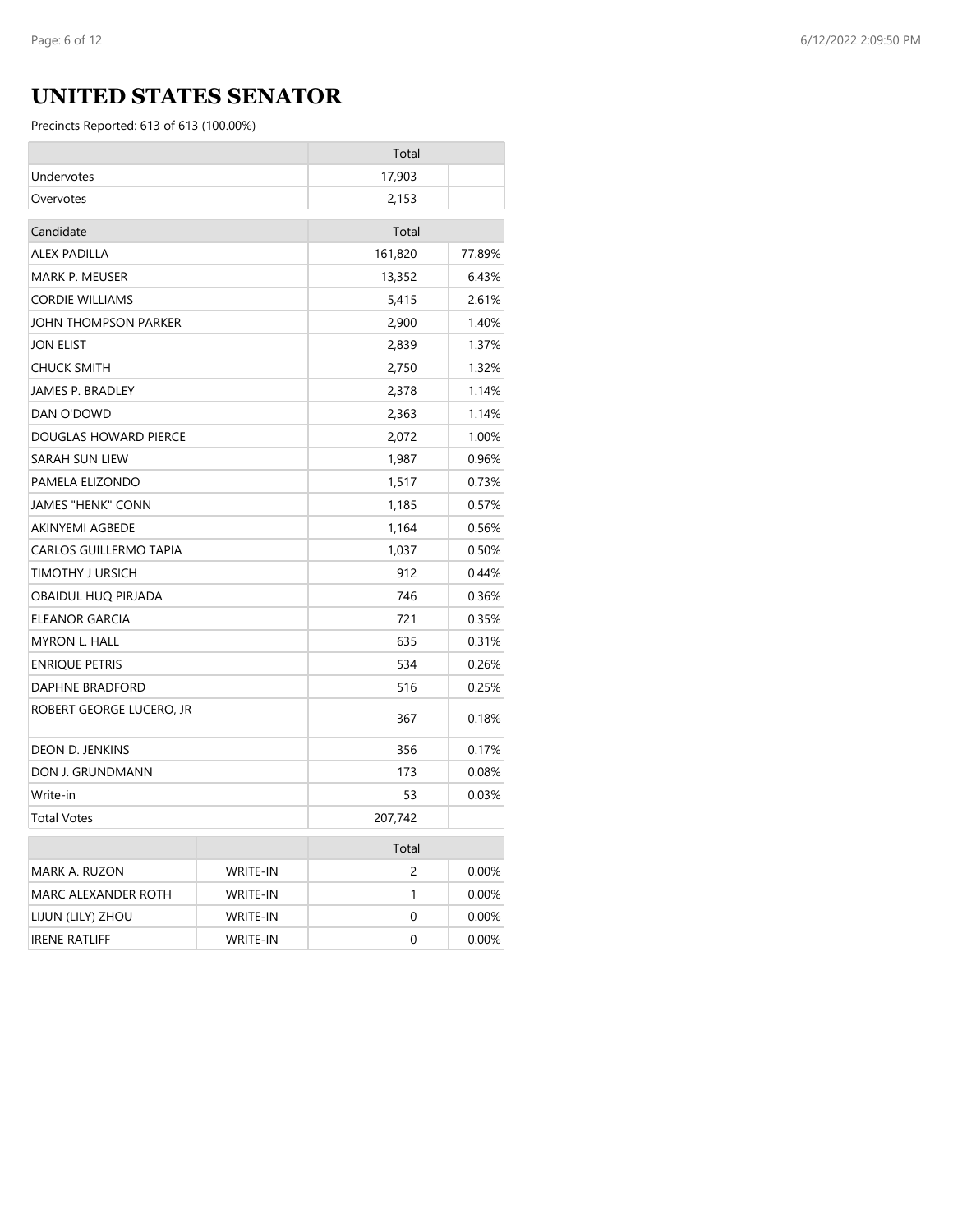## **UNITED STATES SENATOR PARTIAL TERM**

Precincts Reported: 613 of 613 (100.00%)

|                         |                 | Total   |        |
|-------------------------|-----------------|---------|--------|
| Undervotes              |                 | 23,543  |        |
| Overvotes               |                 | 530     |        |
| Candidate               |                 | Total   |        |
| <b>ALEX PADILLA</b>     |                 | 164,452 | 80.72% |
| <b>MARK P. MEUSER</b>   |                 | 16,118  | 7.91%  |
| <b>JAMES P. BRADLEY</b> |                 | 8,092   | 3.97%  |
| TIMOTHY URSICH JR.      |                 | 4,221   | 2.07%  |
| <b>JON ELIST</b>        |                 | 3,084   | 1.51%  |
| DAPHNE BRADFORD         |                 | 2,668   | 1.31%  |
| <b>MYRON L. HALL</b>    |                 | 2,652   | 1.30%  |
| DAN O'DOWD              |                 | 2,414   | 1.18%  |
| Write-in                |                 | 94      | 0.05%  |
| <b>Total Votes</b>      |                 | 203,725 |        |
|                         |                 | Total   |        |
| JOHN THOMPSON PARKER    | <b>WRITE-IN</b> | 23      | 0.01%  |
| <b>IRENE RATLIFF</b>    | <b>WRITE-IN</b> | 1       | 0.00%  |

## **US HOUSE OF REP DISTRICT 2**

|                       | Total    |     |
|-----------------------|----------|-----|
| Undervotes            | $\Omega$ |     |
| Overvotes             | $\Omega$ |     |
| Candidate             | Total    |     |
| <b>JARED HUFFMAN</b>  | $\Omega$ | N/A |
| <b>BETH HAMPSON</b>   | $\Omega$ | N/A |
| <b>CHRIS COULOMBE</b> | $\Omega$ | N/A |
| ARCHIMEDES RAMIREZ    | $\Omega$ | N/A |
| <b>DOUGLAS BROWER</b> | $\Omega$ | N/A |
| DARIAN J. ELIZONDO    | $\Omega$ | N/A |
| Write-in              | $\Omega$ | N/A |
| <b>Total Votes</b>    | $\Omega$ |     |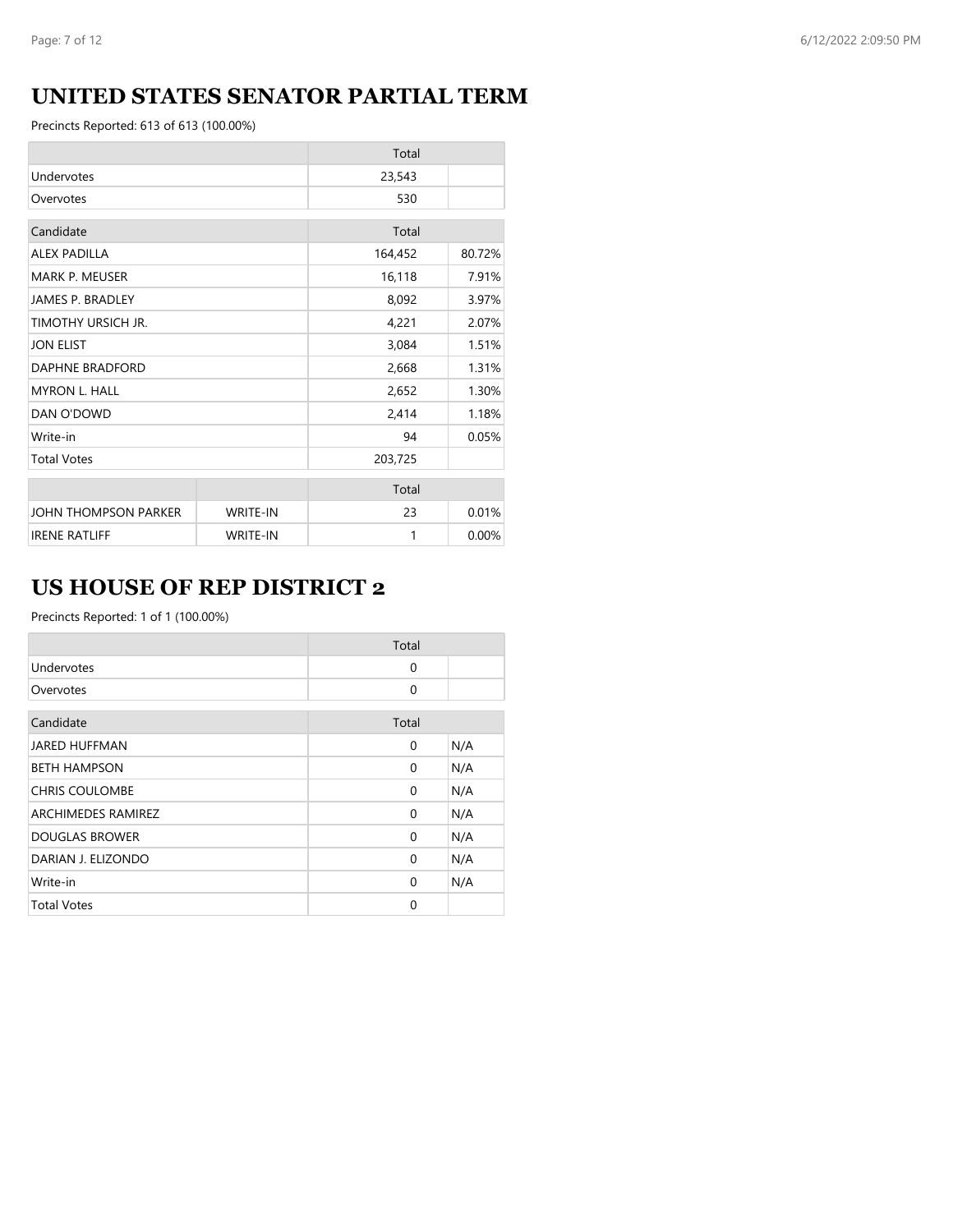## **US HOUSE OF REP DISTRICT 11**

Precincts Reported: 537 of 537 (100.00%)

|                         | Total   |        |
|-------------------------|---------|--------|
| Undervotes              | 19,471  |        |
| Overvotes               | 137     |        |
| Candidate               | Total   |        |
| <b>NANCY PELOSI</b>     | 133,053 | 71.67% |
| <b>JOHN DENNIS</b>      | 19,935  | 10.74% |
| <b>SHAHID BUTTAR</b>    | 19,322  | 10.41% |
| EVE DEL CASTELLO        | 7,278   | 3.92%  |
| <b>JEFFREY PHILLIPS</b> | 3,577   | 1.93%  |
| <b>BIANCA VON KRIEG</b> | 2,489   | 1.34%  |
| Write-in                | 76      | 0.04%  |
| <b>Total Votes</b>      | 185,654 |        |

## **US HOUSE OF REP DISTRICT 12**

Precincts Reported: 1 of 1 (100.00%)

|                        | Total    |     |
|------------------------|----------|-----|
| Undervotes             | 0        |     |
| Overvotes              | $\Omega$ |     |
| Candidate              | Total    |     |
| <b>STEPHEN SLAUSON</b> | 0        | N/A |
| <b>BARBARA LEE</b>     | 0        | N/A |
| <b>GLENN KAPLAN</b>    | 0        | N/A |
| <b>NED NUERGE</b>      | 0        | N/A |
| <b>ERIC WILSON</b>     | 0        | N/A |
| Write-in               | $\Omega$ | N/A |
| <b>Total Votes</b>     | 0        |     |

### **US HOUSE OF REP DISTRICT 15**

Precincts Reported: 74 of 74 (100.00%)

|                      | Total  |        |
|----------------------|--------|--------|
| Undervotes           | 3,496  |        |
| Overvotes            | 40     |        |
| Candidate            | Total  |        |
| <b>KEVIN MULLIN</b>  | 6,799  | 35.78% |
| DAVID J. CANEPA      | 5,938  | 31.25% |
| <b>GUS MATTAMMAL</b> | 3,137  | 16.51% |
| <b>EMILY BEACH</b>   | 2,034  | 10.71% |
| <b>JIM GARRITY</b>   | 471    | 2.48%  |
| ANDREW G. WATTERS    | 391    | 2.06%  |
| <b>FERENC PATAKI</b> | 230    | 1.21%  |
| Write-in             | 5      | 0.03%  |
| <b>Total Votes</b>   | 19,000 |        |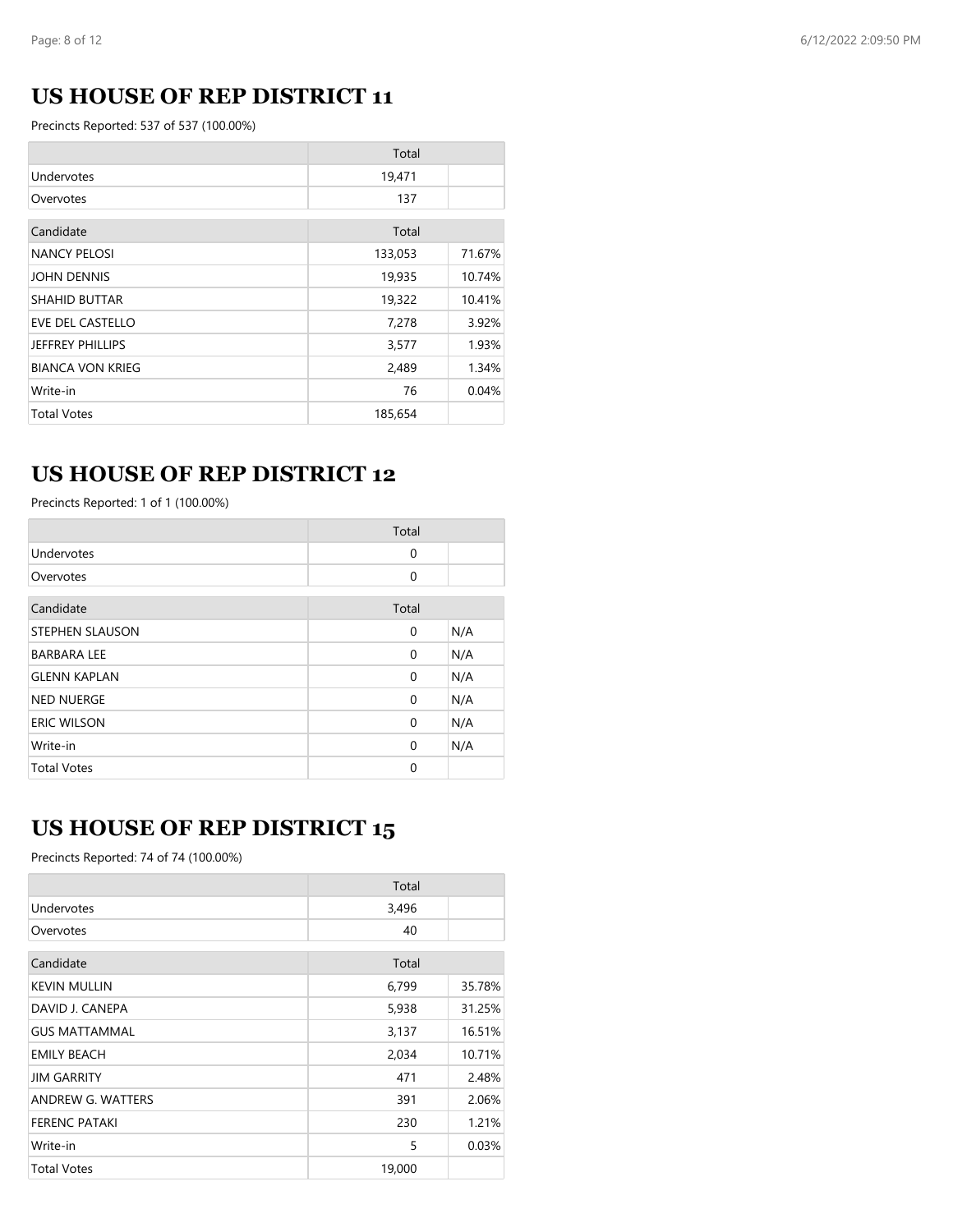## **STATE ASSEMBLY MEMBER DISTRICT 12**

Precincts Reported: 1 of 1 (100.00%)

|                                         |                 | Total    |     |
|-----------------------------------------|-----------------|----------|-----|
| Undervotes                              |                 | 0        |     |
| Overvotes                               |                 | 0        |     |
| Candidate                               |                 | Total    |     |
| <b>STEVE SCHWARTZ</b>                   |                 | $\Omega$ | N/A |
| <b>DAMON CONNOLLY</b>                   |                 | $\Omega$ | N/A |
| SARA AMINZADEH                          |                 | $\Omega$ | N/A |
| <b>IDA TIMES-GREEN</b>                  |                 | $\Omega$ | N/A |
| Write-in                                |                 | 0        | N/A |
| <b>Total Votes</b>                      |                 | 0        |     |
|                                         |                 | Total    |     |
| <b>ANDREW ALAN</b><br><b>PODSHADLEY</b> | <b>WRITE-IN</b> | 0        | N/A |

### **STATE ASSEMBLY MEMBER DISTRICT 18**

Precincts Reported: 1 of 1 (100.00%)

|                       |                 | Total       |     |
|-----------------------|-----------------|-------------|-----|
| Undervotes            |                 | $\mathbf 0$ |     |
| Overvotes             |                 | 0           |     |
| Candidate             |                 | Total       |     |
| <b>MIA BONTA</b>      |                 | $\mathbf 0$ | N/A |
| Write-in              |                 | $\mathbf 0$ | N/A |
| <b>Total Votes</b>    |                 | $\Omega$    |     |
|                       |                 | Total       |     |
| <b>MINDY PECHENUK</b> | <b>WRITE-IN</b> | $\Omega$    | N/A |

### **STATE ASSEMBLY MEMBER DISTRICT 19**

Precincts Reported: 260 of 260 (100.00%)

|                      | Total  |        |
|----------------------|--------|--------|
| Undervotes           | 15,782 |        |
| Overvotes            | 16     |        |
| Candidate            | Total  |        |
| PHIL TING            | 71,205 | 79.91% |
| <b>KARSTEN WEIDE</b> | 17,898 | 20.09% |
| Write-in             | 97     | 0.11%  |
| <b>Total Votes</b>   | 89,103 |        |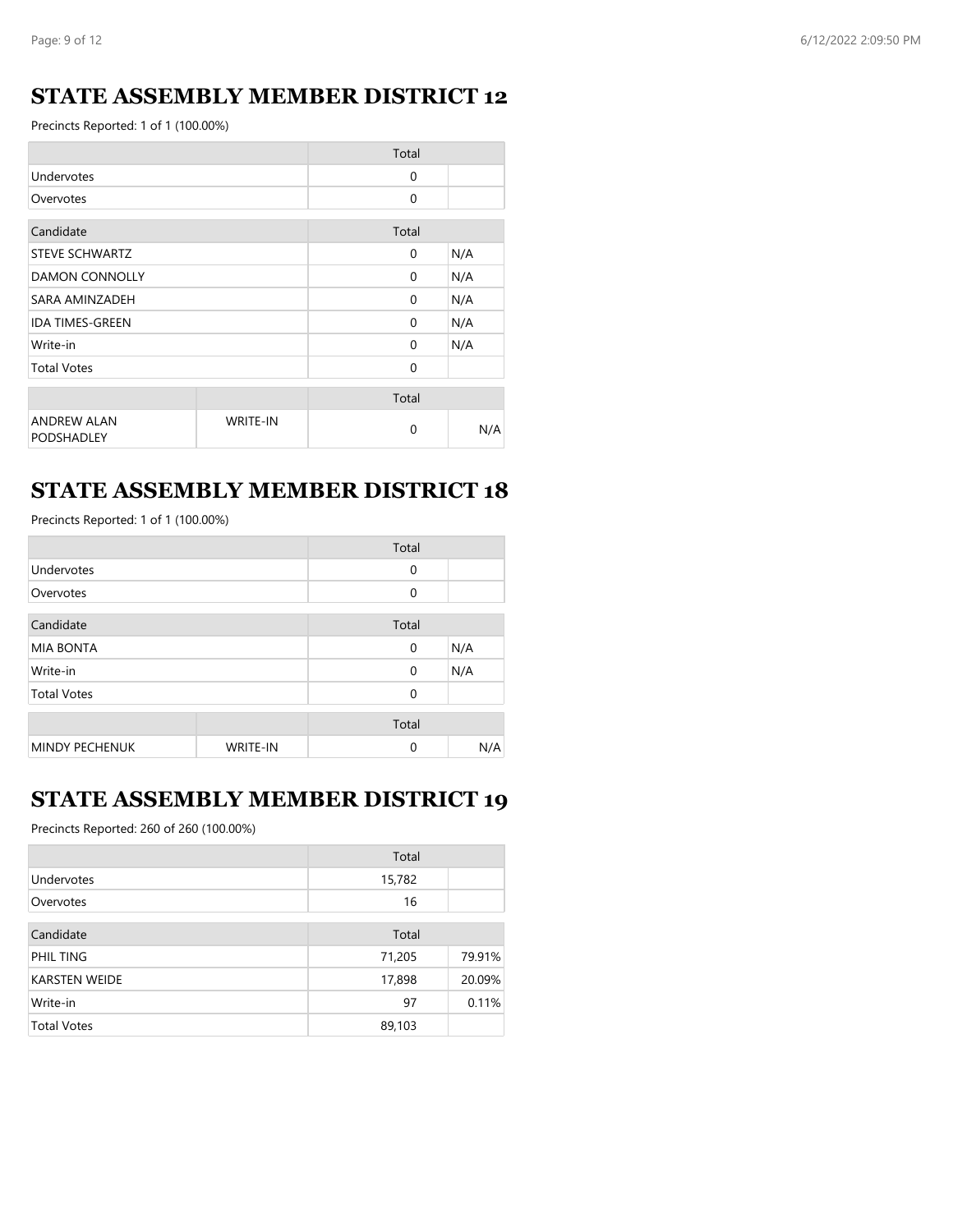## **STATE ASSEMBLY MEMBER DISTRICT 17**

Precincts Reported: 351 of 351 (100.00%)

|                      | Total   |        |
|----------------------|---------|--------|
| Undervotes           | 13,417  |        |
| Overvotes            | 86      |        |
| Candidate            | Total   |        |
|                      |         |        |
| <b>MATT HANEY</b>    | 69,209  | 63.27% |
| <b>DAVID CAMPOS</b>  | 27,171  | 24.84% |
| <b>BILL SHIREMAN</b> | 13,014  | 11.90% |
| Write-in             | 89      | 0.08%  |
| <b>Total Votes</b>   | 109,394 |        |

## **SUPERINTENDENT OF PUBLIC INSTRUCTION**

Precincts Reported: 613 of 613 (100.00%)

|                              | Total   |        |
|------------------------------|---------|--------|
| Undervotes                   | 44,930  |        |
| Overvotes                    | 135     |        |
| Candidate                    | Total   |        |
| TONY K. THURMOND             | 98,106  | 53.69% |
| MARCO AMARAL                 | 27,925  | 15.28% |
| <b>GEORGE YANG</b>           | 19,306  | 10.57% |
| AINYE E. LONG                | 18,310  | 10.02% |
| <b>LANCE RAY CHRISTENSEN</b> | 8,296   | 4.54%  |
| <b>JIM GIBSON</b>            | 5,928   | 3.24%  |
| <b>JOSEPH GUY CAMPBELL</b>   | 4,862   | 2.66%  |
| Write-in                     | 118     | 0.06%  |
| <b>Total Votes</b>           | 182,733 |        |

#### **CITY ATTORNEY**

|                    | Total   |         |
|--------------------|---------|---------|
| Undervotes         | 65,751  |         |
| Overvotes          | 30      |         |
| Candidate          | Total   |         |
| <b>DAVID CHIU</b>  | 162,692 | 100.00% |
| Write-in           | 540     | 0.33%   |
| <b>Total Votes</b> | 162,692 |         |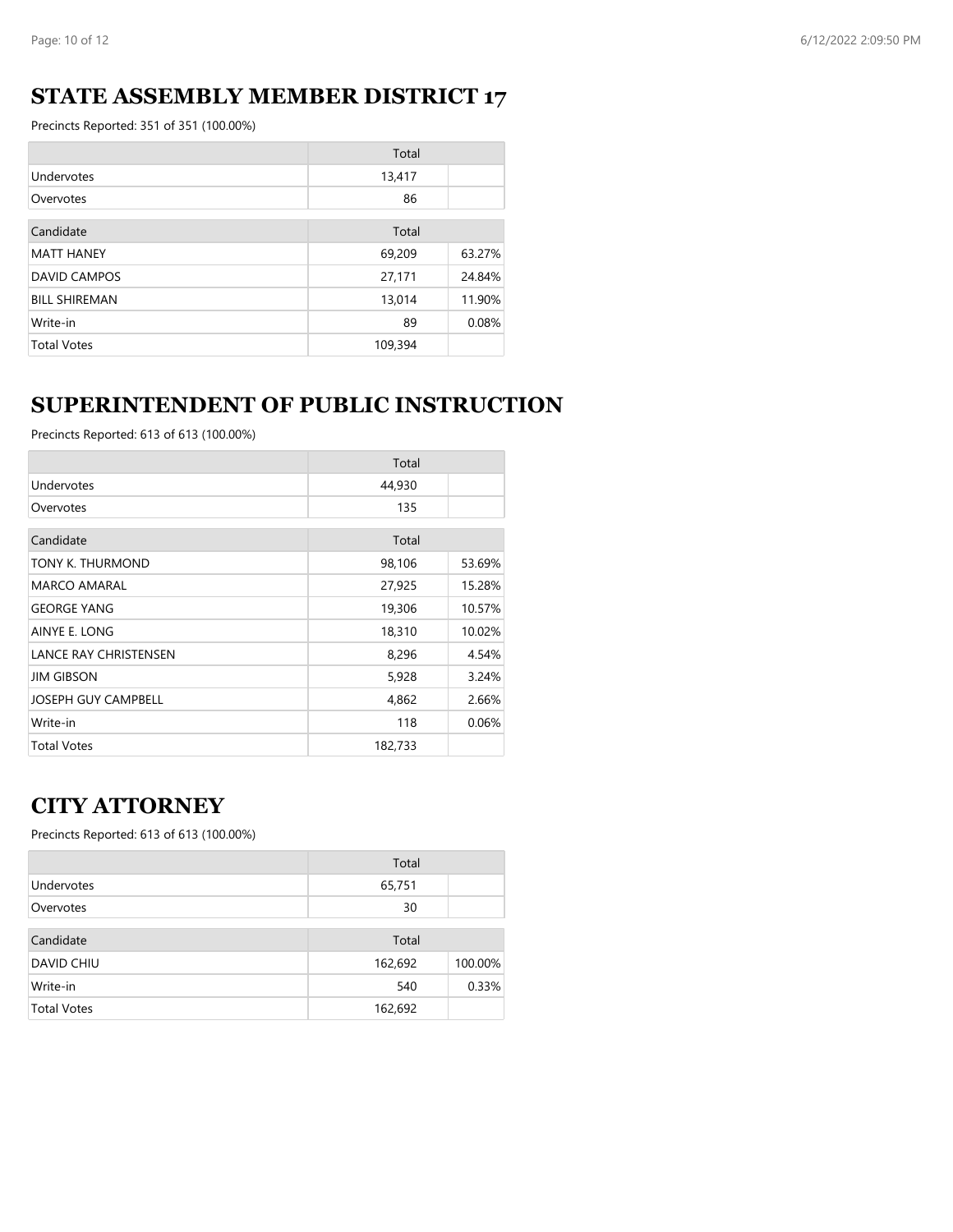### **MUNI AND STREET SAFETY BOND**

Precincts Reported: 613 of 613 (100.00%)

|                    | Total   |        |
|--------------------|---------|--------|
| Undervotes         | 16,515  |        |
| Overvotes          | 47      |        |
| Candidate          | Total   |        |
| Yes                | 137,925 | 65.09% |
| No                 | 73,986  | 34.91% |
| <b>Total Votes</b> | 211,911 |        |

#### **BUILDING INSPECTION COMMISSION**

Precincts Reported: 613 of 613 (100.00%)

|                    | Total   |        |
|--------------------|---------|--------|
| Undervotes         | 21,094  |        |
| Overvotes          | 49      |        |
| Candidate          | Total   |        |
| Yes                | 128,475 | 61.97% |
| No                 | 78,855  | 38.03% |
| <b>Total Votes</b> | 207,330 |        |

#### **RECALL TIMELINES AND VACANCY APPOINTMENTS**

Precincts Reported: 613 of 613 (100.00%)

|                    | Total   |        |
|--------------------|---------|--------|
| Undervotes         | 16,145  |        |
| Overvotes          | 76      |        |
| Candidate          | Total   |        |
| No                 | 123,021 | 57.96% |
| Yes                | 89,231  | 42.04% |
| <b>Total Votes</b> | 212,252 |        |

### **OFFICE OF VICTIM AND WITNESS RIGHTS; LEGAL SERVICES FOR DOMESTIC VIOLENCE VICTIMS**

|                    | Total   |        |
|--------------------|---------|--------|
| Undervotes         | 16,633  |        |
| Overvotes          | 75      |        |
| Candidate          | Total   |        |
| Yes                | 125,116 | 59.08% |
| No                 | 86,649  | 40.92% |
| <b>Total Votes</b> | 211,765 |        |